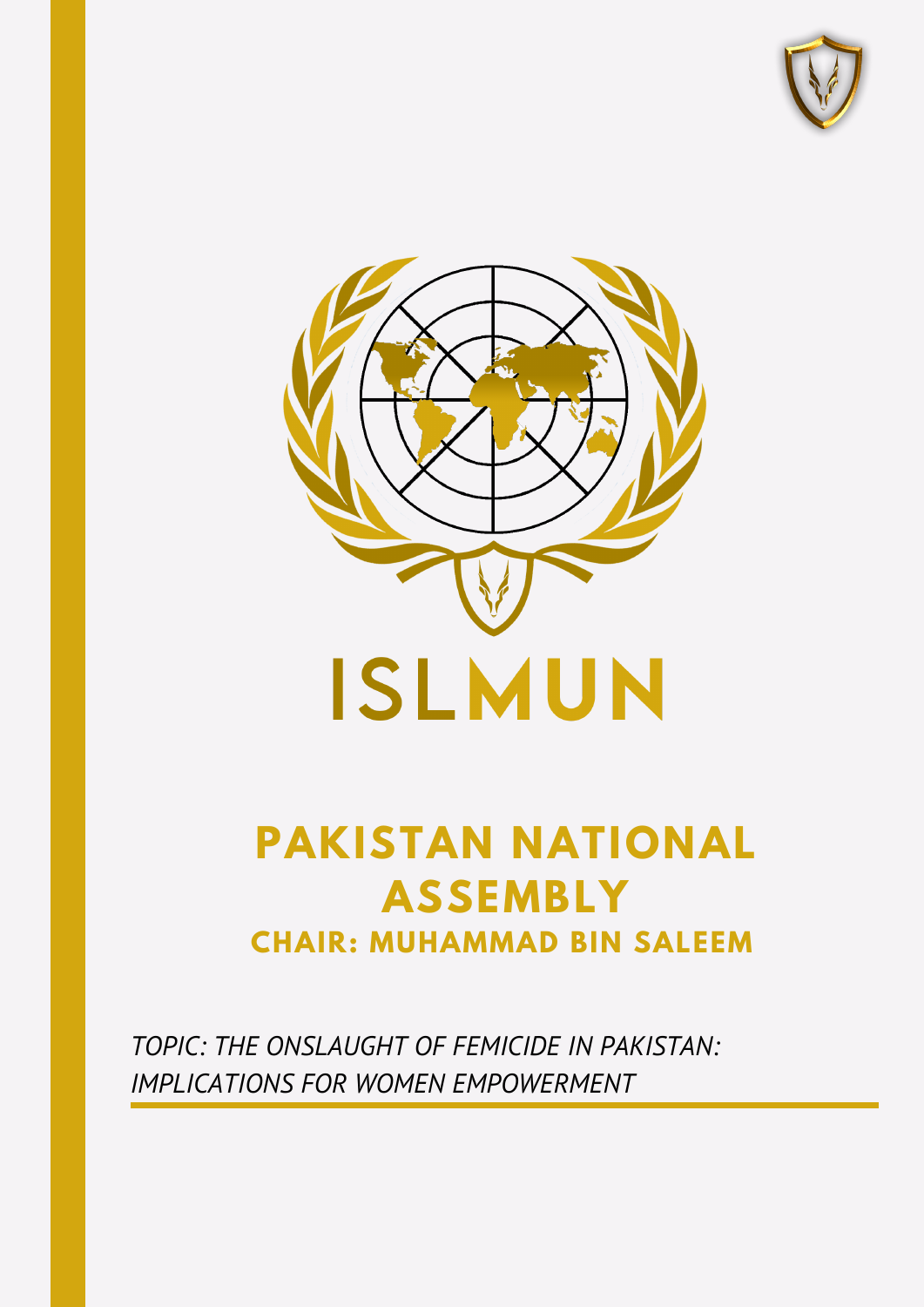#### **Introduction:**

Femicide is essentially a hate crime based on gender, broadly defined as the "the international killing of women or girls because they are female" and it occurs heavily all over Pakistan because the continued violence against women is accepted, tolerated and justified.

Femicide has been going on for centuries and was certainly a thing after partition however has increased to an all-time high in recent years. Women in Pakistan mainly encounter violence by being forced into marriage, through workplace sexual, domestic violence and honor killings.

It should not shock anyone that Pakistan scored 6.46 out of 10 on the Child Rights Index and positions 164th among 167 nations in the Women, Peace and Security Index. A portion of the men in power are making the all-around grave circumstance surprisingly more dreadful. The Prime Minister has shown a glaring negligence for the force dynamic in case of assault and zeroed in on women' clothing. A performer blamed for badgering by an associate was as of late requested to have the greatest entertainment pageant in the country. A senior cop's remarks on an assault survivor's direct were plain unbelievable. The spike in the instances of twisted viciousness against women since last year may either be a target increase in the cases or an expansion in the cases being accounted for. Almost certainly, it is the previous on the grounds that no progressions have been made as of late to energize announcing which is frequently seen as counterproductive and horrible to the person in question and their family. Regardless, the genuine number of cases is probably higher. The femicide in Pakistan has delivered each woman paying little heed to age, standing or class dangerous. It is unquestionably disturbing that a web-based media feature has turned into an essential for any case being taken up quickly.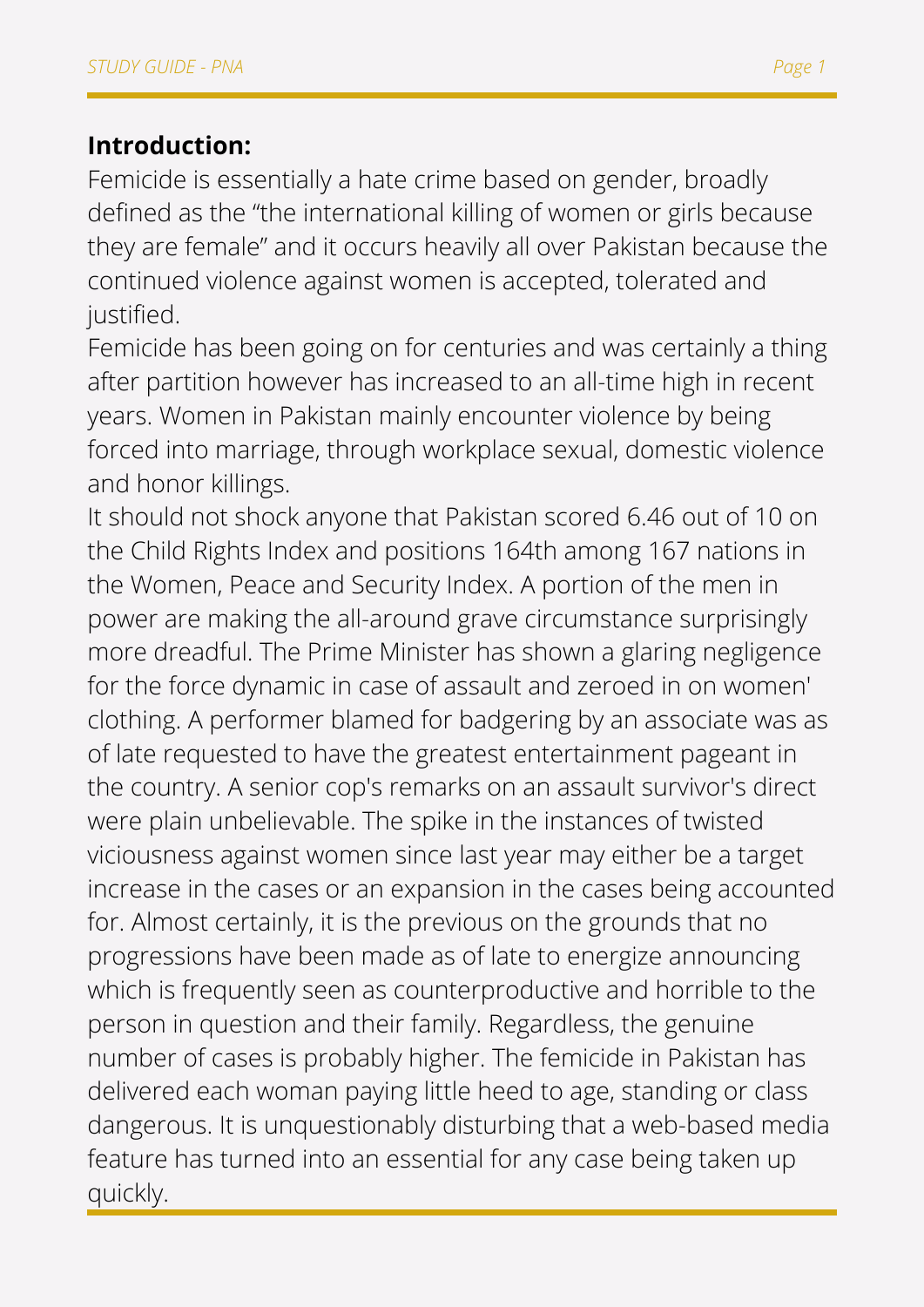#### **History and root cause:**

In Pakistan, abusive behavior at home is viewed as a private matter, as it happens in the family. Spousal maltreatment is infrequently viewed as a wrongdoing socially except if it takes an outrageous type of homicide or endeavored murder. Different types of aggressive behavior at home incorporate physical, mental and psychological mistreatment. As indicated by a gauge, roughly 70 to 90% of Pakistani women are exposed to aggressive behavior at home. Just about one out of three wedded Pakistani women report confronting actual brutality from their spouses. Just 22% of women are officially answered to take an interest in the Pakistani labor force. Close accomplice viciousness is costly, as far as clinical expense, and missed long stretches of work. In the last part of the 70s and 80's, Pakistan saw a relapse of women' privileges and laws were altered to mirror this segregation. In any case, in the last 10– 15 years, there has been some accomplishment in passing strategies and laws to forestall practices like early age relationships, honor killings, inappropriate behavior, abusive behavior at home and assault. A considerable lot of these laws have been presented by women parliamentarians in Pakistan. In an overview, 35% of women admitted in the medical clinics revealed being beaten by their spouses. No less than two women were scorched each day in aggressive behavior at home occurrences. In 1998, 282 consumer instances of women were accounted for in only one territory. Out of the revealed cases, 65% passed on of their wounds. Femicide occurs due to social constructs on how men believe a woman should behave, domestic violence, honor killings and more. These occur due to social constructs, poverty, lack of education, lack of awareness and because, in Pakistan domestic abuse between spouses has been normalized to a point whereit is hardly considered a crime and thus society's overall ignorance to women's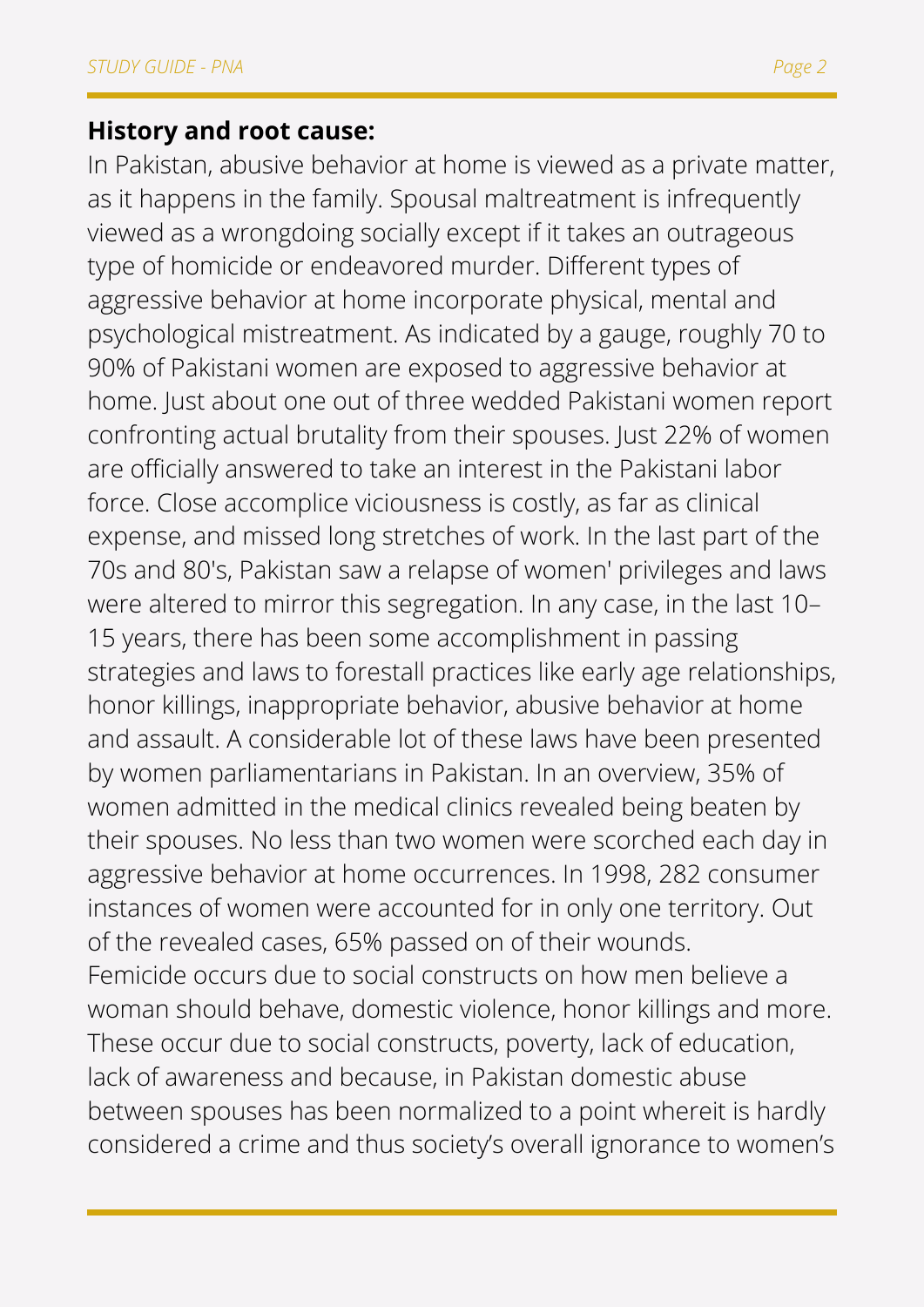safety allows this to occur on a daily basis.

The lack of education also massively contributes to violence against women. The literacy rate in Pakistan is around 59% yet women are significantly less educated than men. Education is pivotal for various reasons since women are more aware of their rights if they are educated and they can play a much more active role in politics and the workplace if they are educated. However, there are multiple barriers which women face when it comes to education due to social constructs like how a woman should marry a man. These are harmful for women since they do not get the education they deserve. In addition, men also require education with regards to how a woman must be treated and how they must play an active role to empower women. Unfortunately, they are also not taught these values specifically in Pakistan which cause more genderbased violence.

#### **Pakistan's status on women rights and domestic violence:**

In the 2019 Women, Peace and Security Index, Pakistan ranked 164 out of 167 countries. Pakistan is the worst among nine South Asian countries on access to mobile phones, financial inclusion, and discriminatory norms for women. Around 12.2 million girls, compared with 10.6 million boys, remain out of school in Pakistan, poverty compounding challenges to girls' educational opportunities.

Domestic violence is also a pressing issue within the country. Approximately 5000 women are killed every year due to domestic violence and according to a Human Rights Watch Report, 70-90% of women in Pakistan have experienced domestic violence at some point in their lives. Furthermore, this issue is exacerbated by law enforcement agencies who refuse to recognize this as a crime. In 2017 there were an estimated 746 honor crimes, 24 stove burnings, 18 cases of settlement marriages and more. Many cases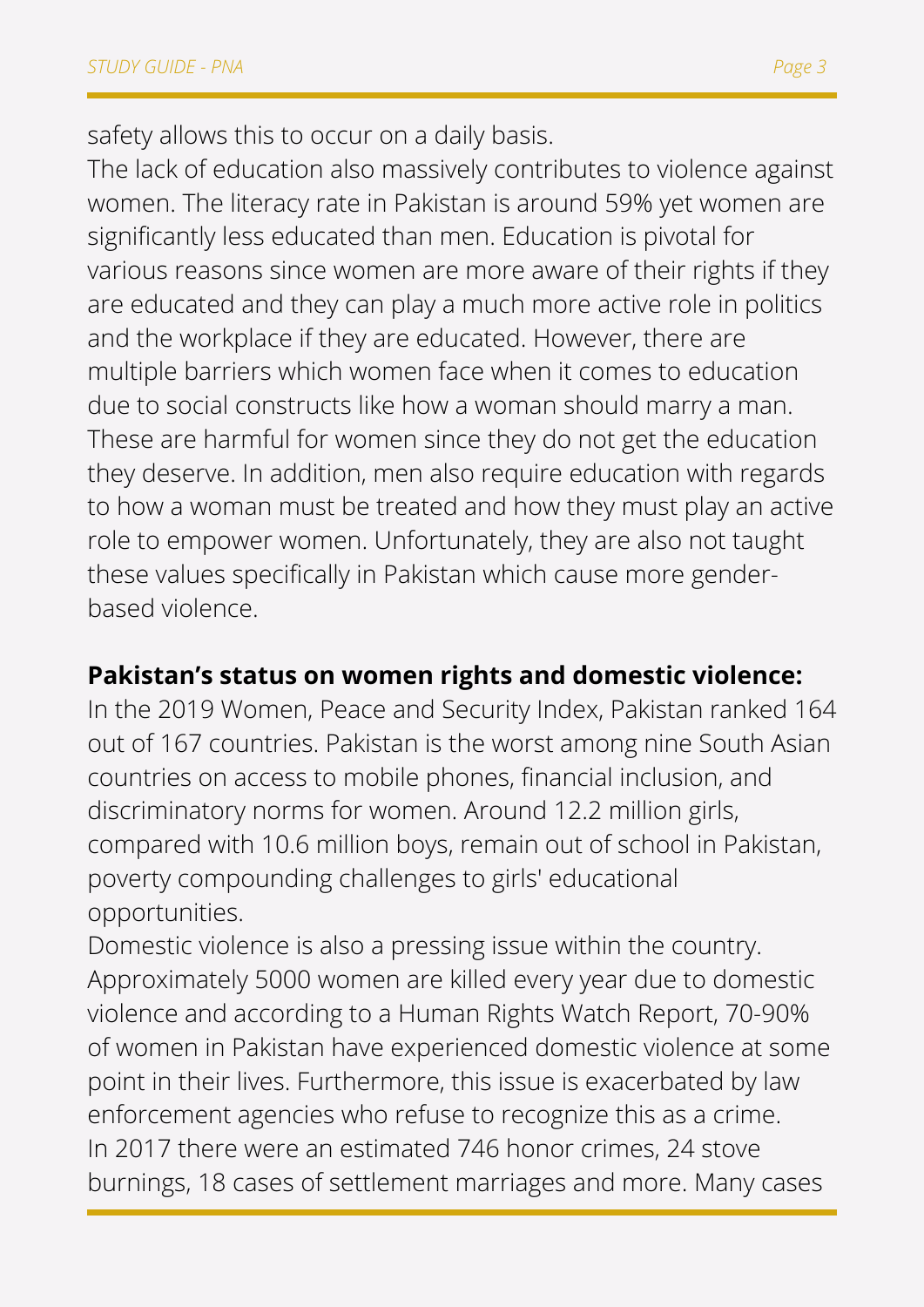go unreported, and many of these reported cases go unprosecuted. In 2019, the Ombudsman for Sindh province informed the Supreme Court that out of 350 cases, action was taken in just eight cases. The largest province, Punjab, has received 116 complaints since the establishment of the office in 2013, resulting in 42 convictions, 15 acquittals, 27 withdrawals, and 24 still ongoing cases. It also reviewed 13 appeals. Four decisions were set aside, five decisions upheld, two cases were declared time-barred, while two remain ongoing.

Historically, honor killings have occurred in Pakistan for thousands of years and authorities in the country, legally obligated to treat such incidents as a crime of homicide, often ignore such killings. As of 2019, thousands of honor killings occurred annually in Pakistan.

## **Passed Laws:**

The following paragraphs discuss crucial laws which exist to protect women in Pakistani society. These laws talk about how there must be no discrimination among citizens based on sex which includes the right to property, marital rights among other important aspects of life.

Article 25 of the 1973 Pakistan constitution states: "All citizens are equal before law and are entitled to equal protection of law. There shall be no discrimination on the basis of sex. Nothing in this Article shall prevent the State from making any special provision for the protection of women and children "

Article 23 of the 1973 Constitution states: "Provision as to property. Every citizen shall have the right to acquire, hold and dispose of property in any part of Pakistan, subject to the Constitution and any reasonable restrictions imposed by law in the public interest." Article 310A states: "Punishment for giving a female in marriage or otherwise in badla-e-sulh, wanni or swara. Whoever gives a female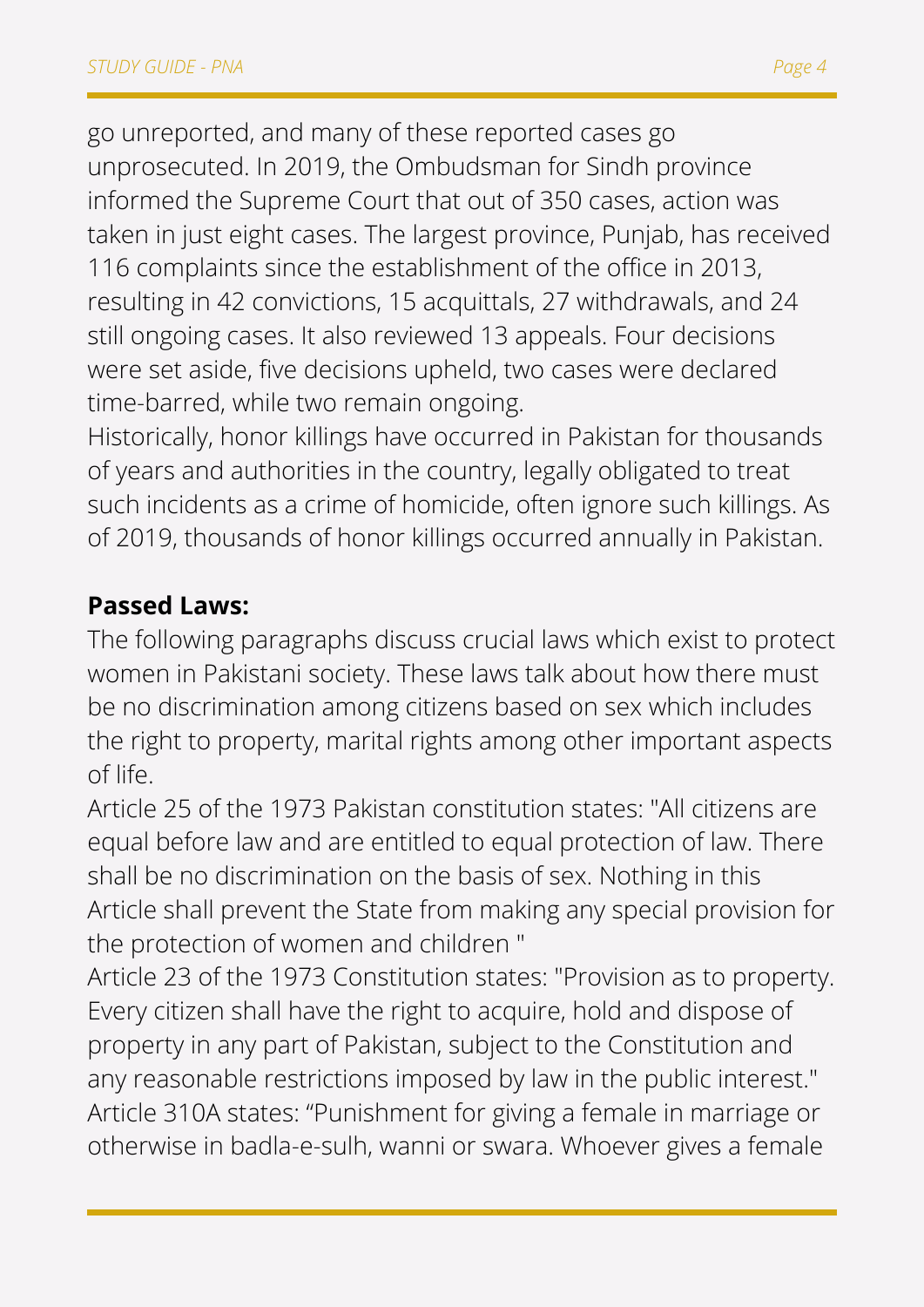in marriage or otherwise compels her to enter into marriage, as badal-e-sulh, wanni, or swara or any other custom or practice under any name, in consideration of settling a civil dispute or a criminal liability, shall be punished with imprisonment of either description for a term which may extend to seven years but shall not be less than three years and shall also be liable to fine of five

hundred thousand rupees.

The Prevention of Anti Women Practices Act 2011 states: "Whoever by deceitful or, illegal means deprives any woman from inheriting any movable or immovable property at the time of opening of succession shall be punished with imprisonment for either description for a term which may extend to ten years but not be less than five years or with a fine of one million rupees or both."

- The Domestic Violence (Prevention and Protection) Bill
- The Acid Control and Acid Crime Prevention Act
- The Protection Against Harassment of Women in the Workplace Act
- The Criminal Law (Amendment) Act
- The Prevention of Anti-Women Practices Act

# **Current Situation:**

Pakistan's Parliament this month neglected to pass a bill that looks to shield women from brutality in the home, including assaults by a spouse. All things considered, it asked an Islamic philosophy chamber to say something regarding the action — the very committee that recently said it was OK for a spouse to beat his better half.

Information gathered from abusive behavior at home hotlines showed a 200% expansion in aggressive behavior at home among January and March last year, as indicated by a Human Rights Watch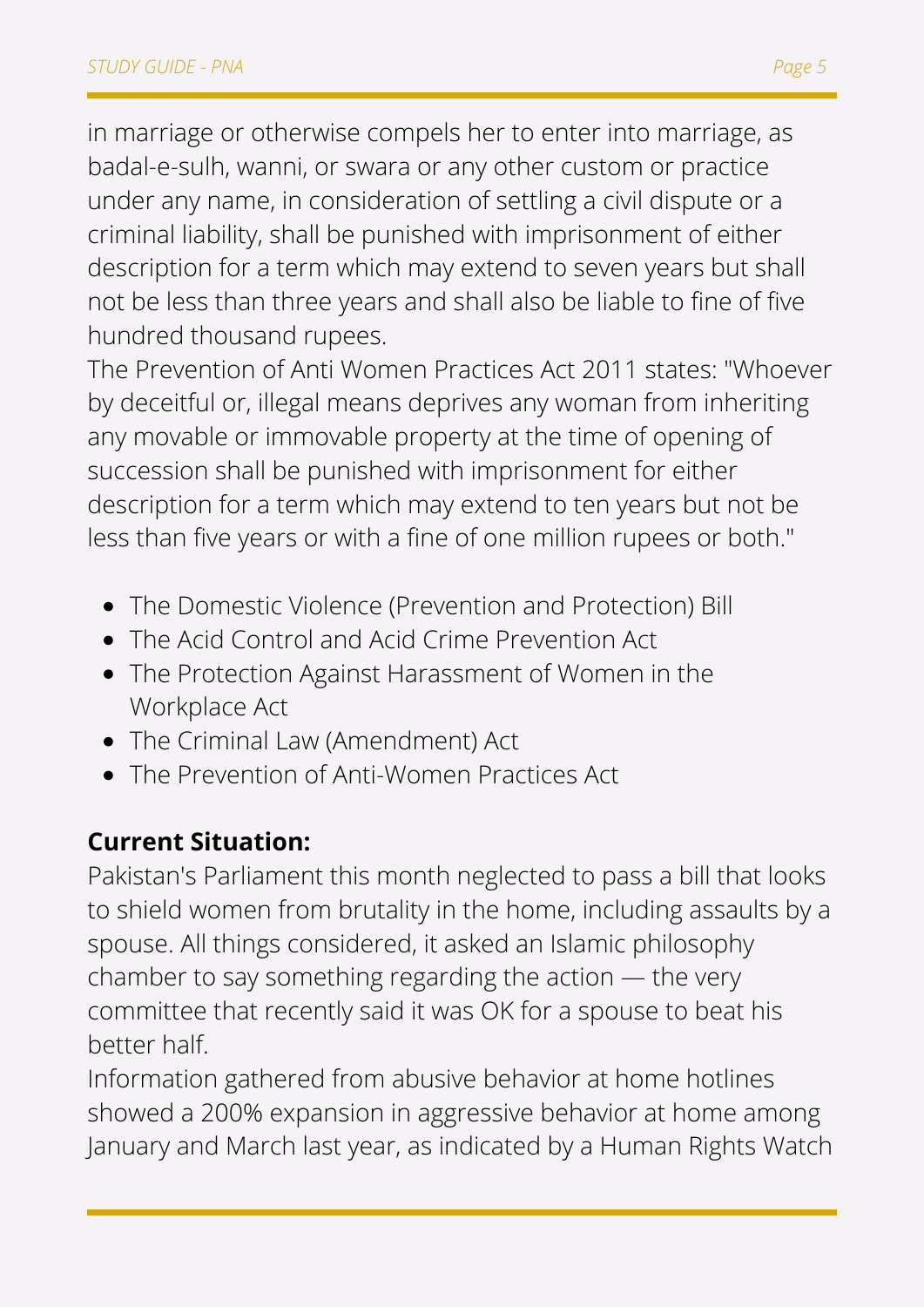report delivered recently. The numbers were much more dreadful after March, when COVID-19 lockdowns started, as indicated by the report.

In 2020, Pakistan was close to the lower part of the World Economic Forum's worldwide sex file, coming in at 153 of 156 nations, in front of just Iraq, Yemen and Afghanistan, which held the last spot in spite of billions of dollars went through and 20 years of global consideration on sexual orientation issues there. A considerable lot of the assaults in Pakistan are purported honor killings, where the culprit is a sibling, father or other male family member. Every year, in excess of 1,000 women are killed thusly, large numbers of them unreported, say common liberties laborers. Last September, a senior cop accused a woman who was trapped and assaulted before her two kids, saying she ought not have been going around evening time and without a man. Such comments mirror an expansion in traditionalist and surprisingly fanatic strict qualities in Pakistan, said Amir Rana of the Pakistan Institute of Peace Studies. The nation has seen a blast of strict associations and strict ideological groups, numerous with outrageous convictions.

An important change which was definitely needed for shedding light on numerous issues in Pakistan was the Aurat March. It was first held in 2018 in Karachi and has been an annual event where people come up in numbers to support women. The manifesto demands economic justice, including implementation of labor rights, the Sexual Harassment Against Women in the Workplace Act 2010, recognition of women's input to the 'care economy' as unpaid labor, and provision of maternity leaves and daycare centers to ensure women's inclusion in the labor force. It also demands access to safe drinking water and air, protection of animals and wildlife, recognition of women's participation in the production of food and cash crops, access to a fair justice system,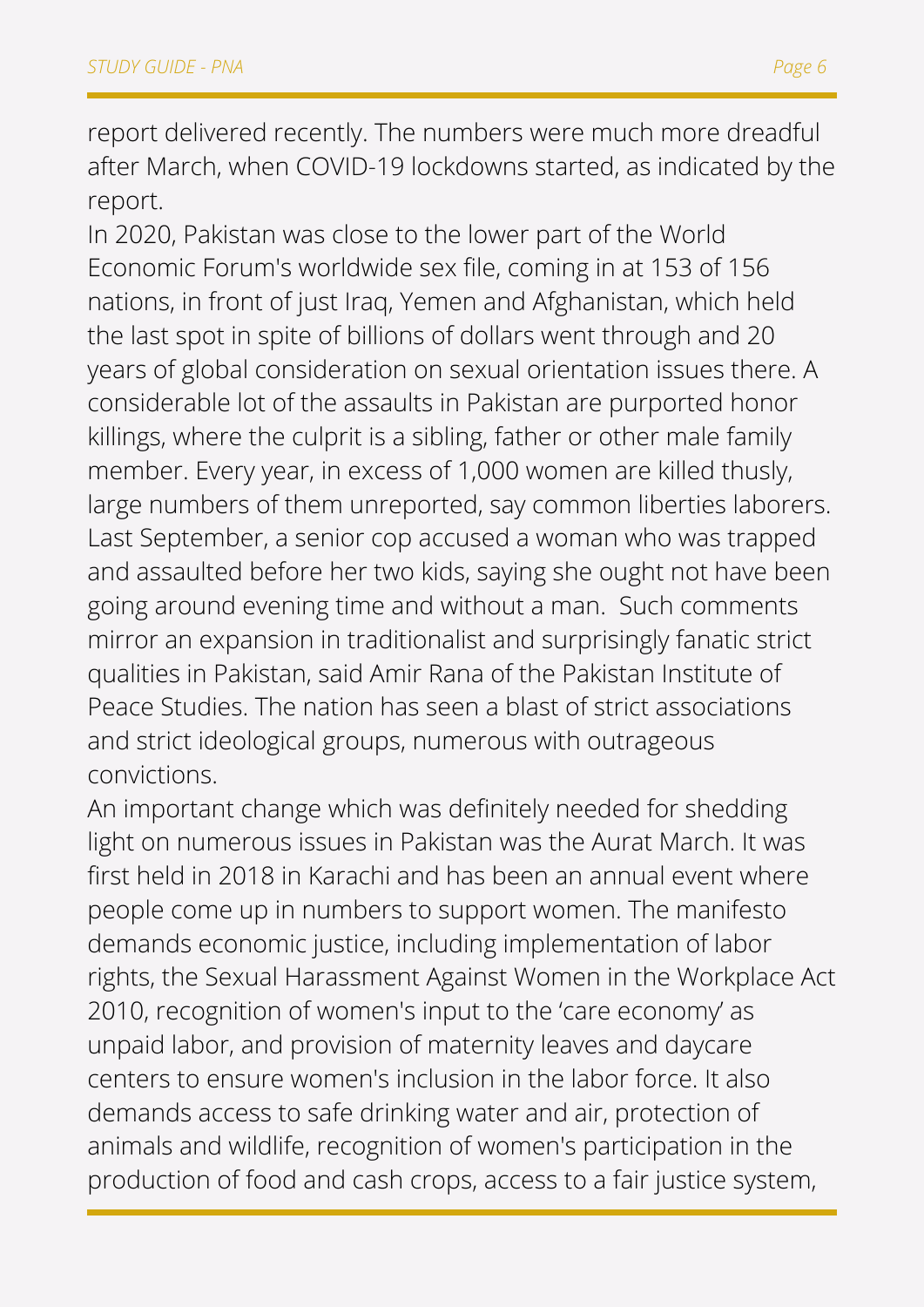the inclusion of women with disabilities as well as the transgender community, reproductive justice, access to public spaces inclusion in educational institutions, rights of religious minorities, promotion of an anti-war agenda, end to police brutality and enforced disappearances. The establishment of the aurat march has been a revolutionary feat for Pakistan. However, there has been a lot of opposition to it, namely from the Jamiat-e-Ulema Pakistan (F).

## **Actions taken by the present government:**

Even with inexorably enemies of the women's social climate, we should not fail to remember the totally flippant assertions made by the man running the country. Pakistan positions as the 6th most perilous country on the planet for women. When there ought to be a purposeful work to manage the ascent in violations, the dismissal of the aggressive behavior at home bill which proposed severe discipline against the culprits of sexual orientation based viciousness, shows how non-genuinely PM Imran takes the predicament of Pakistani women. Unexpectedly, the head has made casualty accusing comments and ascribed Western media impact as the reason for expansion in instances of sexual offenses. His imperfect view that male openness to women in scarcely any garments' is defiling male personalities, has done and will keep on harming Pakistani women. While we have online media to thank for uncovering these new misfortunes, we additionally have these stages to show us what our Prime Minister is caught up with doing while the women are being butchered. The PM is planting trees in Nathiagali.

National Commission on Status of Women in Pakistan is a federally administered department to ensure effective legislation for women in Pakistan. National Commission on the Status of Women (NCSW) is a statutory body, established in July 2000. It is an outcome of the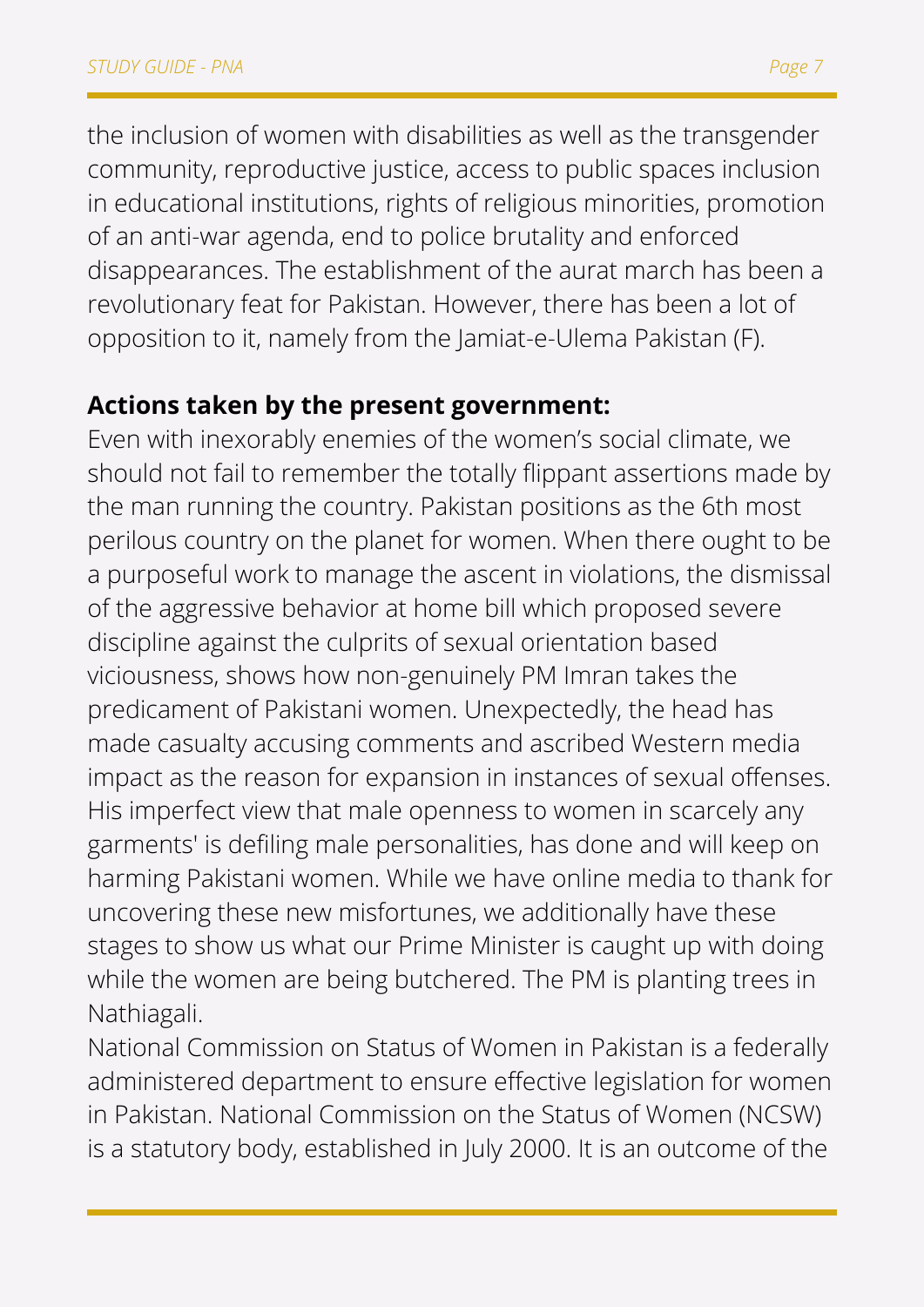national and international commitments of the Government of Pakistan Three Commissions have completed their respective term of three years. Term of the last Commission expired on 31 December 2008. It was established with the specific purpose to examine policies, programs and other measures taken by the Government for women's development and gender equality. The strategies of NCSW are Work and lobby with lawmakers, parliamentarians and other decision makers for promotion of laws and regulations aimed at empowering women. Advocate, lobby and build coalitions and networks for promoting women's rights whereas the priorities are Ensuring the development of implementation mechanisms for laws passed in the last five years. Undertaking select litigations, e.g. against Jirga, honor killing etc. Promoting enactment of pending legislations for women's protections and empowerment.

There are also multiple government departments which aim to provide safety for women like the PCSW helpline, DRF helpline and the AGHS Legal Aid Cell.

## **Case Studies:** *Zainab Ansari:*

The brutal murder of Zainab Ansari, a 7-year-old Pakistani girl was truly heartbreaking. Zainab was abducted in her hometown while she was on her way to her regular Quran lesson. Unfortunately, her body was found abandoned at a garbage disposal site near Lahore. Further investigations revealed she had been barbarically raped and tortured before she was strangled to death. This caused an outrage and a plethora of protests by the citizens which soon enough led to the creation of the Zainab Alert Bill which directed that if an individual was found to be committing the heinous act of child abuse, they were to be imprisoned for life at the minimum.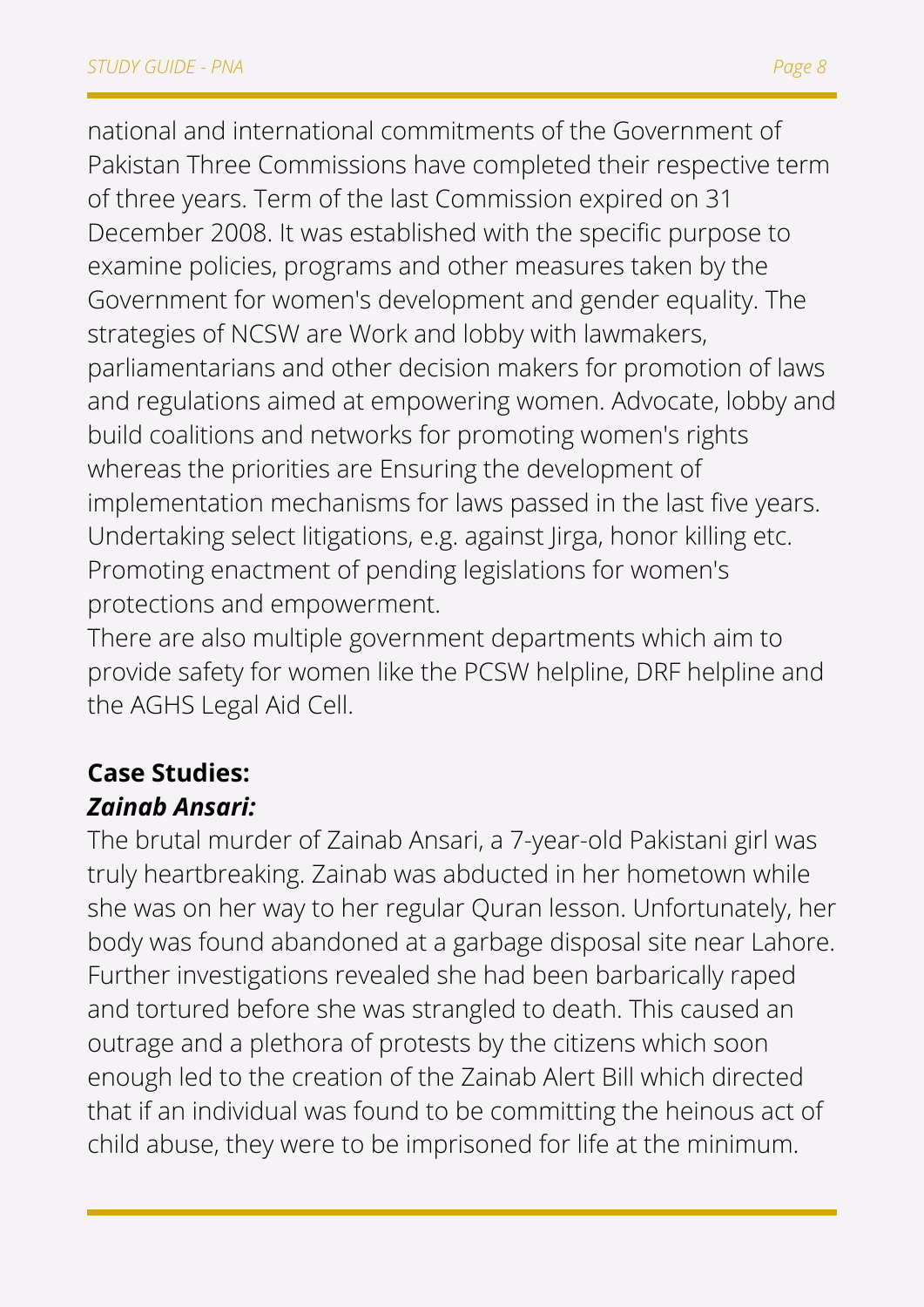Even the protests which occurred were faced with violence from the police where some police officers opened fire at the protestors who were merely demanding justice for Zainab. Many prominent figures in Pakistani society like Imran Khan and Malala Yousafzai demanded justice for Zainab and expressed their discontent with society. However, some leaders like Muhammad Tahir-ul-Qadri tried to further their political agendas by blaming the death of Zainab on local leaders like the PMLN.

## *Noor Mukaddam:*

Scarcely any things appear to sound as merciless as the homicide of Noor Mukaddam, the 27-year-old young woman who was executed by her sweetheart in the government capital just before Eid-ul-Azha. However, occurrences of equivalent severity happen each day in different pieces of the nation and go generally unreported as a result of which we like to accept that such coldbloodedness being allotted to women is uncommon and excellent. Notwithstanding, over the most recent couple of weeks, our papers and online media have been covered with accounts of violations against women, whereby each barbarity sounds more awful than the last. Two instances of femicide—Noor and Quratulain—exhibit how sexual orientation based brutality cuts across all financial gatherings and has little to do with the culprit's experience. Noor was killed in the core of Islamabad, by Zahir Jaffer, an individual of well-off foundation, with harmful inclinations and illicit drug use. We currently realize that Zahir felt encouraged to kill his longlasting companion and accomplice since his oppressive mentality had for some time been excused by people around him. Noor turned into a casualty of personal accomplice manslaughter, in a last venture of animosity in Zahir's rundown of lesser hostilities. The shocking part is that Noor Mukaddam's case was only given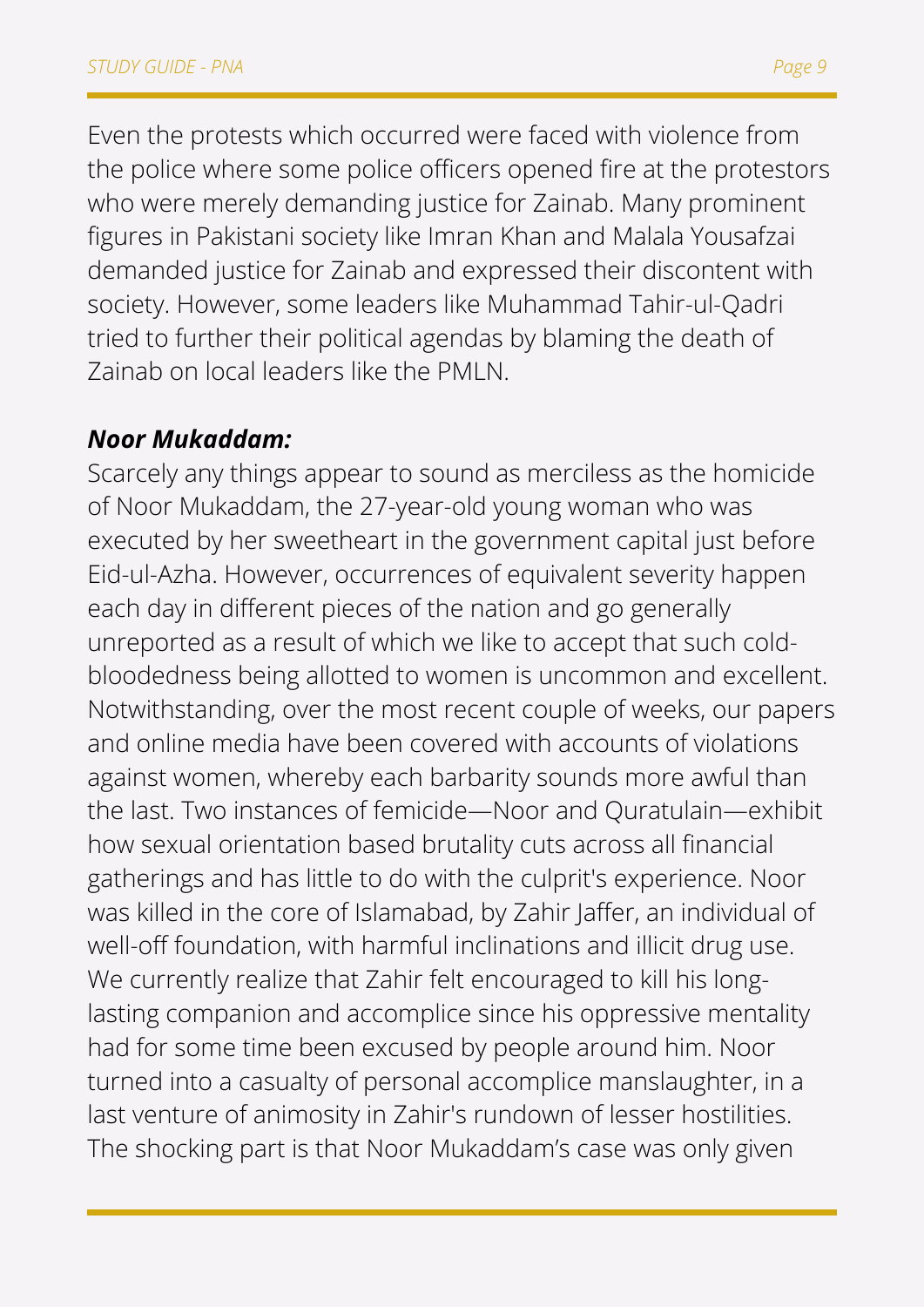importance because of her status as a daughter of a diplomat. Had it been a woman from the poor or the middle class no importance would have been given to the case to the extent where it would be ignored.

#### *Qurutulain Baloch:*

Quratulain, a mother of four was tormented to death by her better half, Umar Mehmood, in Hyderabad, after he regularly manhandled her for quite a long time. Each time she went to her folks to look for asylum, they urged her to return to her victimizer. Quratulain's demise caused people to notice the weak status of lower-class women who must choose the option to remain in oppressive relationships due to the shame appended to separation and the absence of help given by relatives.

#### *Motorway incident:*

On 9 September 2020, the woman - whose name has not been publicly released - ran out of fuel on a motorway leading out of Lahore. Her two children were with her.

She called her relatives in Gujranwala who advised her to call the motorway emergency numbers and also set off to help her. According to the complaint registered with the police by one of the woman's relatives, the car was broken into by two men in their early to mid-30s who stole money and jewelry she had on her. They sexually abused her in front of her two children in a nearby field, and then escaped. Police say the woman was traumatized, although she did provide them with some basic descriptions of her attackers. The next day the most senior police official in Lahore, Umer Sheikh, appeared in front of the media and implied that she had been partly to blame. He questioned why she had not taken a busier road, given that she had been alone with her children, or checked her fuel before departing.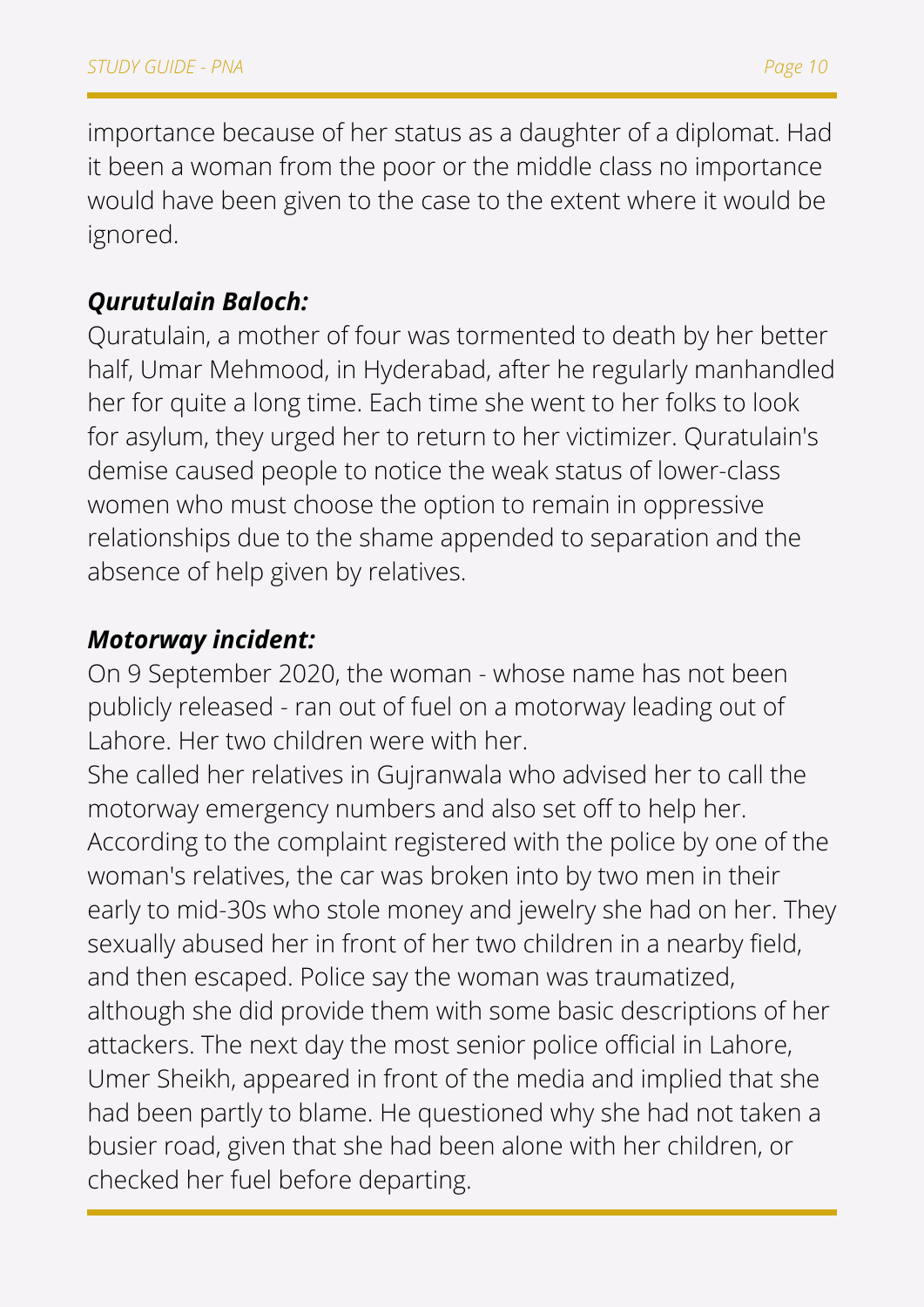In several TV appearances he reiterated these points, also adding that the woman, who is a resident of France, seemed to be operating under the impression Pakistan was as safe as France. The reaction was like nothing seen in the country before and came from all quarters. On social media people called him out for his victim-blaming. Thousands of people across Pakistan also took part in protests, demanding justice and better protection of women in the country.

## **Active political parties and their point of view regarding the rise in femicide and domestic violence in Pakistan:**

## *Pakistan People's Party:*

Pakistan People's Party (PPP) Chairman Bilawal Bhutto-Zardari has said that his party has always advocated for women's rights and gave them their rights in the country. Addressing a women convention, organized by the PPP Lahore Women Wing at Aiwan-e-Iqbal on Thursday, he said that all rights being enjoyed by women in the country today had been given by the PPP during its tenures in power. He said that whenever the struggle for women rights would come under discussion, the name of former prime minister Benazir Bhutto would appear on top of the list. "Every son wants to serve his mother and I will take care of all of you," he added. Bilawal has repetitively stated that it was the PPP which brought amendments to the constitution and a law for rights of women and no one could deny women their rights now, guaranteed by the 1973 Constitution and Islam. He also stated that the PPP always believed in equality of all genders in the country. "The rights of equality for a 50 per cent part of the population in politics, economy, society and other sectors should be given," he added. He also reminded everyone that it was the PPP which introduced the first woman prime minister among the entire Muslim Ummah with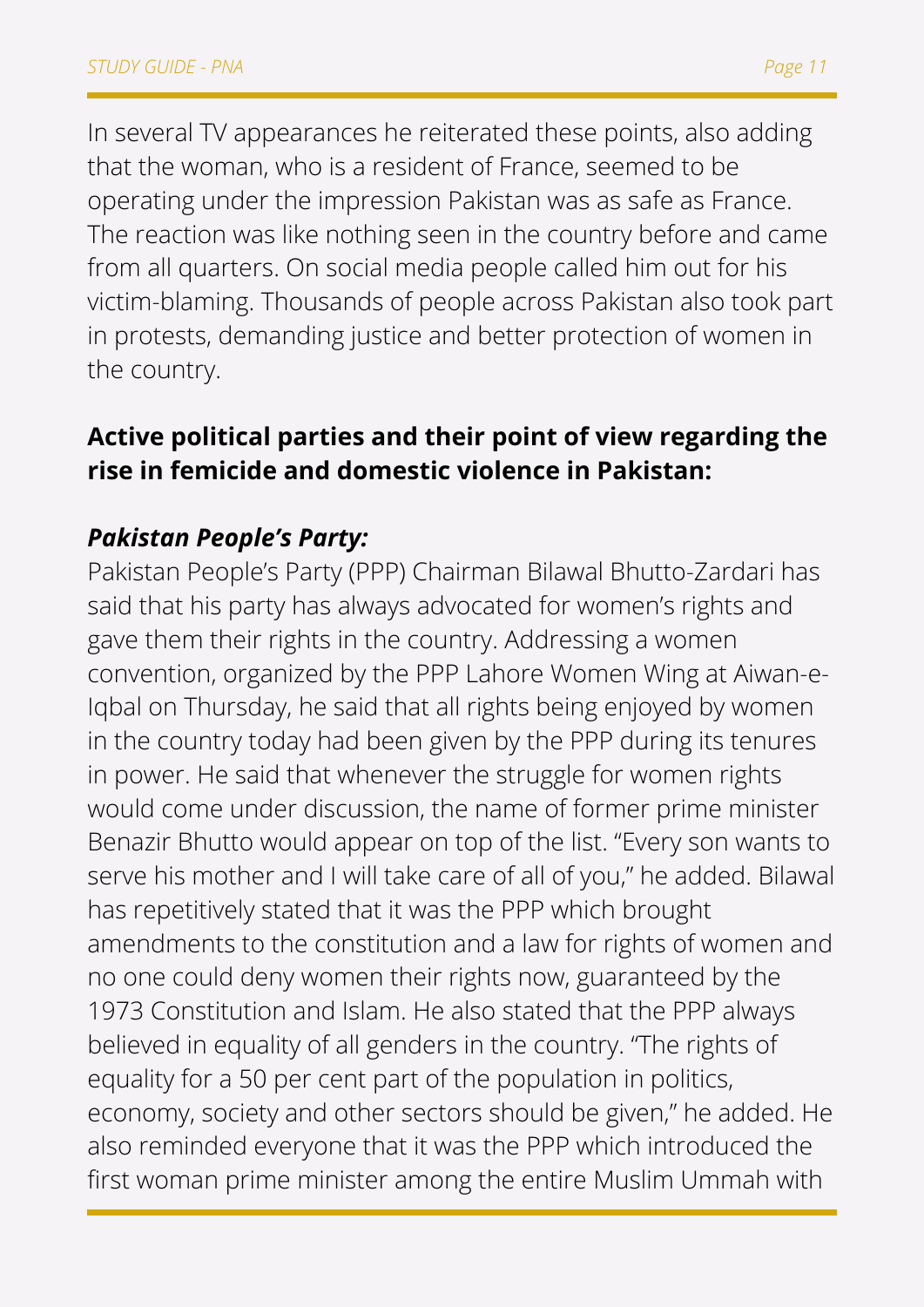the help of the nation. "It is PPP which introduced the first woman judge in the country as well as the first women police station," he added. The chairman said that the PPP brought a revolutionary project of women Health Workers in the country through which women got employment besides contributing to the health of womenfolk. "Another revolutionary project is Benazir Income Support Programme (BISP), which has been introduced by the PPP to uplift the lives of the poor women," he added. Bilawal said that the BISP was an exemplary programme which was well appreciated by the rest of the world as well and several countries copied the programme. "The BISP brought an economic revolution in the country," he added.

"Under the programme, the PPP organized women workers working in the agriculture fields and equal rights were being given to women with men workers," he added.

The PPP chairman also supported "Aurat March", which was being organized by women on Women's Day on March 8, and declared that the PPP would stand with the participants in the march for the rights of women. He also urged the government to provide protection to the participants in the women march.

#### *Pakistan Muslim League (N):*

Pakistan, over the previous decade, has gone through an enlivening with respect to women' privileges and their more prominent political support. It began during the Musharraf system, which put forth an attempt to change the Hudood Ordinance through the Women's Protection Bill and expanded saved seats for women in congregations. These means were so heartily invited by Pakistan's considerate society and common society associations started to scrutinize the generally moderate viewpoint of Pakistani ideological groups. Mainstream and vocal interest developed for women' privileges and the advancement of women' jobs in public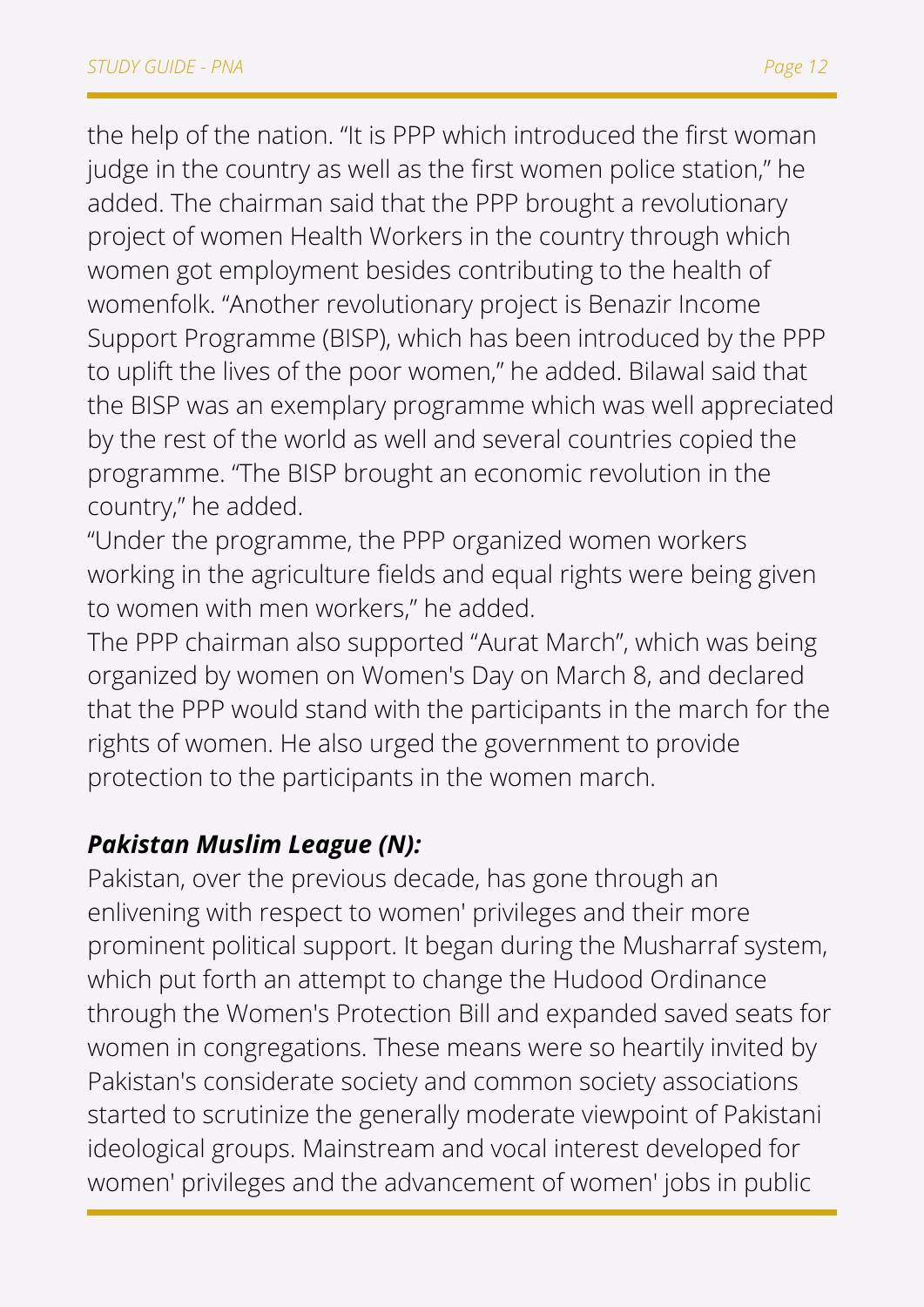turn of events.

It was because of this mounting prevailing burden that known conservative ideological groups, such as PML-N, who are not known for their supportive of women strengthening arrangements and positions, needed to respect famous interest for the political strengthening of women and their more noteworthy cooperation in public turn of events. The PML-N went above and beyond and guaranteed a 'System for Social Change' which included advancement of female cooperation in political quarters as well as in National Institutions also.

"With the clear majority in the Federal Parliament and an almost 3/4th majority in Punjab, there was no plausible inertia to the PML-N's will, if they chose to practice it in favor of their promise", said Asma Jahangir, a human rights activist and former president of the Supreme Court Bar Association of Pakistan.

Essentially, the PML-N Leadership was answerable for finding a way to satisfy their mission pledges of political strengthening of women, which they so far have neglected to do, Jahangir said.

Jahangir accepts that the long history of conservative governmental issues could be one hindrance in the PML-N's way. In their last term in the Punjab Government, they passed the Women Inheritance Bill to end oppression of women in getting a legitimate portion of their legacy, however that also couldn't be carried out as the bill confronted obstruction. She said it very well may be an excessive amount to anticipate that PML N should take up issues like the Hudood Ordinance, which is exceptionally oppressive, yet entrusting women with political workplaces, regardless of whether just emblematically, was something they might have managed absent a lot of grating with their political philosophy.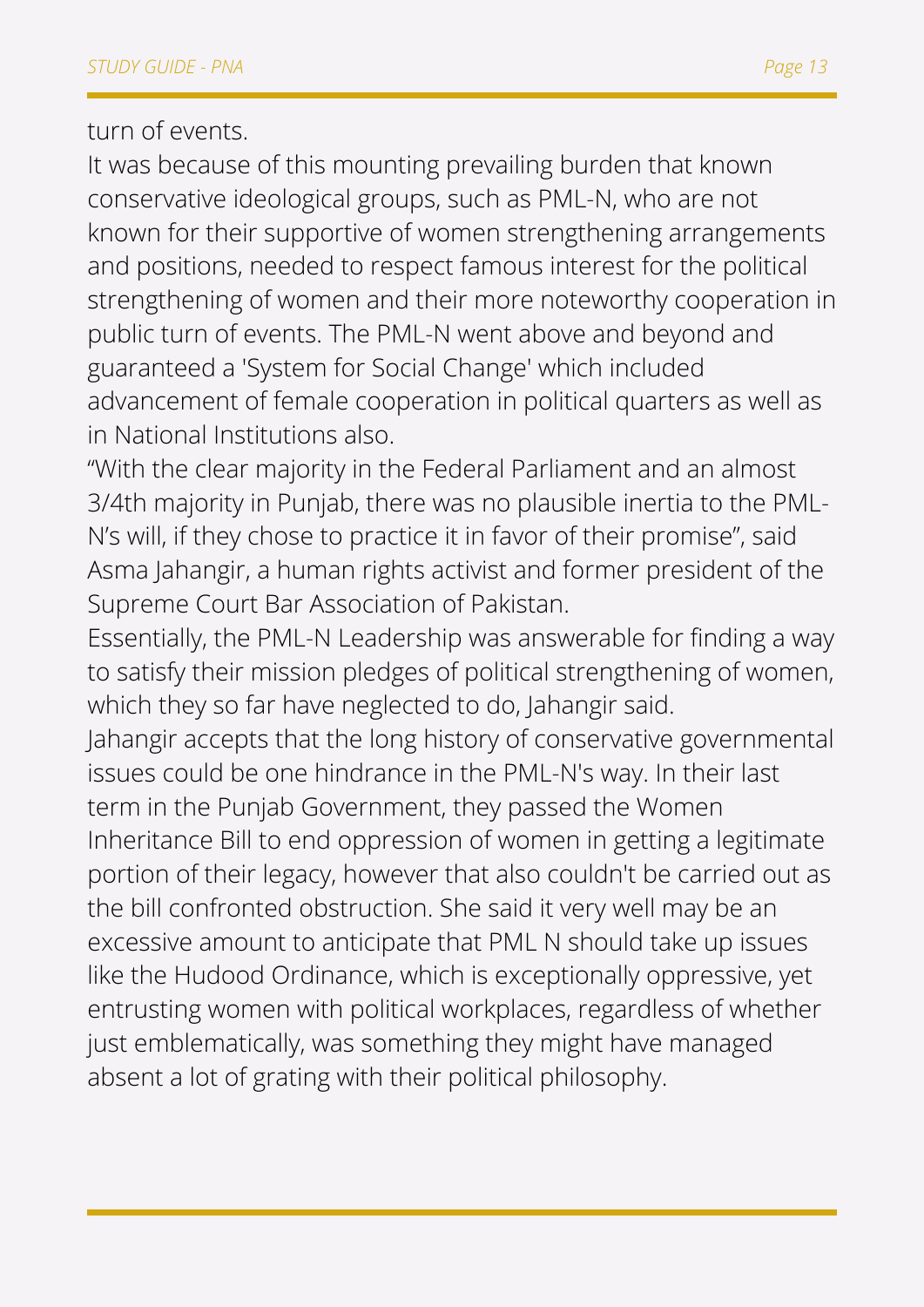## *Pakistan Tehreek-e-Insaf:*

Much has been anticipated about Imran Khan, the occupant executive of Pakistan, and his guaranteed "Naya (New) Pakistan '' in the days paving the way to and since the July 25 political race. Some say he has innocently guaranteed the inconceivable; others say that the progression of time will confirm his type. One overwhelming inquiry concerning his forthcoming residency – to some extent pushed by close to home life choices and his public remark about the negative job women's rights has played in Pakistan – is the means by which women will be admitted under the Khan-drove Pakistan Tehreek-e-Insaf (PTI) government. Time is, indeed, a tried strategy to perceive how somebody conveys, yet a quicker litmus test is see what Khan and his party accomplished for women during the five years of force they delighted in the common legislature of Khyber Pakhtunkhwa, one of Pakistan's four regions. A huge piece of women driven enactment in the last half decade was the aggressive behavior at home bill that every area was intended to pass. Sindh was quick to pass this bill in 2013, with Balochistan hot behind it in 2014. Much to the PTI's shame, the Punjab government likewise authorized the bill in 2016. Just the PTI-drove government in Khyber Pakhtunkhwa neglected to pass this critical bill during its five years of initiative – a time-frame during which the force for women' privileges enactment was at that point present because of activists and political pioneers, albeit saying this doesn't imply that that wrongdoings against women were definitely diminished. To protect his party's inability to pass the bill, Khan told papers, "We need to engage women in the area and besides we alluded the bill to the Council of Islamic Ideology (CII) to construct an agreement so it would not become questionable, as in Punjab."

All things considered, women driven laws, similar as women' bodies, frequently become disagreeable landmarks for lawmakers.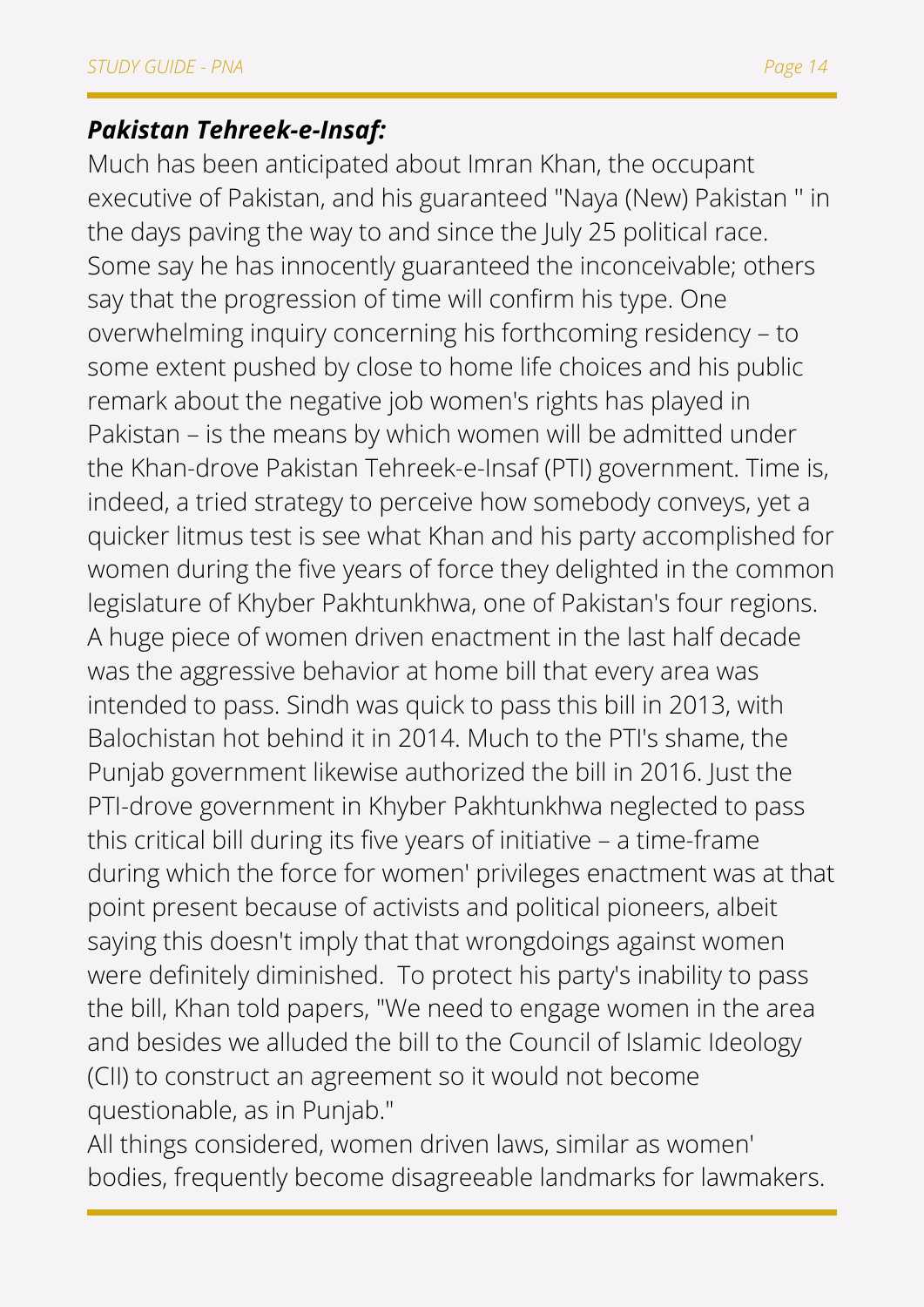Also, unfortunately, by proceeding to defer the bill, the PTI government didn't modify this norm. A contentious statement Imran Khan made about the increasing cases of rape and violence against women caused an outrage. In the opinion of many people, this statement was uncalled for and extremely hurtful. In an interview, Prime Minister Imran Khan said, "If a woman is wearing very few clothes it will have an impact, it will have an impact on the men, unless they're robots, I mean it's common sense." The Prime Minister tried to justify this by talking about how the Pakistani society is fundamentally different from western societies. However, one important thing to note is that Imran Khan violence against women to the Pornography on the internet. Later, he also stated that it is the sole responsibility of the harasser if sexual abuse was committed.

## *Jamiat Ulema-e-Islam JUI(F):*

The JUI(F) is deemed to be an extremely controversial party with regards to women empowerment. Members of the JUI(F) have been vocal critics of the Domestic Violence Bill which aims to protect women, children and vulnerable groups saying that it goes against the values of Islam. Maulana Fazl-ur-Rahman, the leader of the party said that a committee has been formed which consists of religious scholars. This committee will aim to vigorously oppose the Domestic Violence Bill 2021 and said that this bill aims to secularize the country. Moulana Fazl-ur-Rehman also issued a statement against the Aurat march saying that his party would not allow such vulgarity and obscenity in the name of human rights. He also added "We are in favor of ending domestic violence, but that bill is aimed at destroying family life and promoting Western culture and values rather than Islamic ones."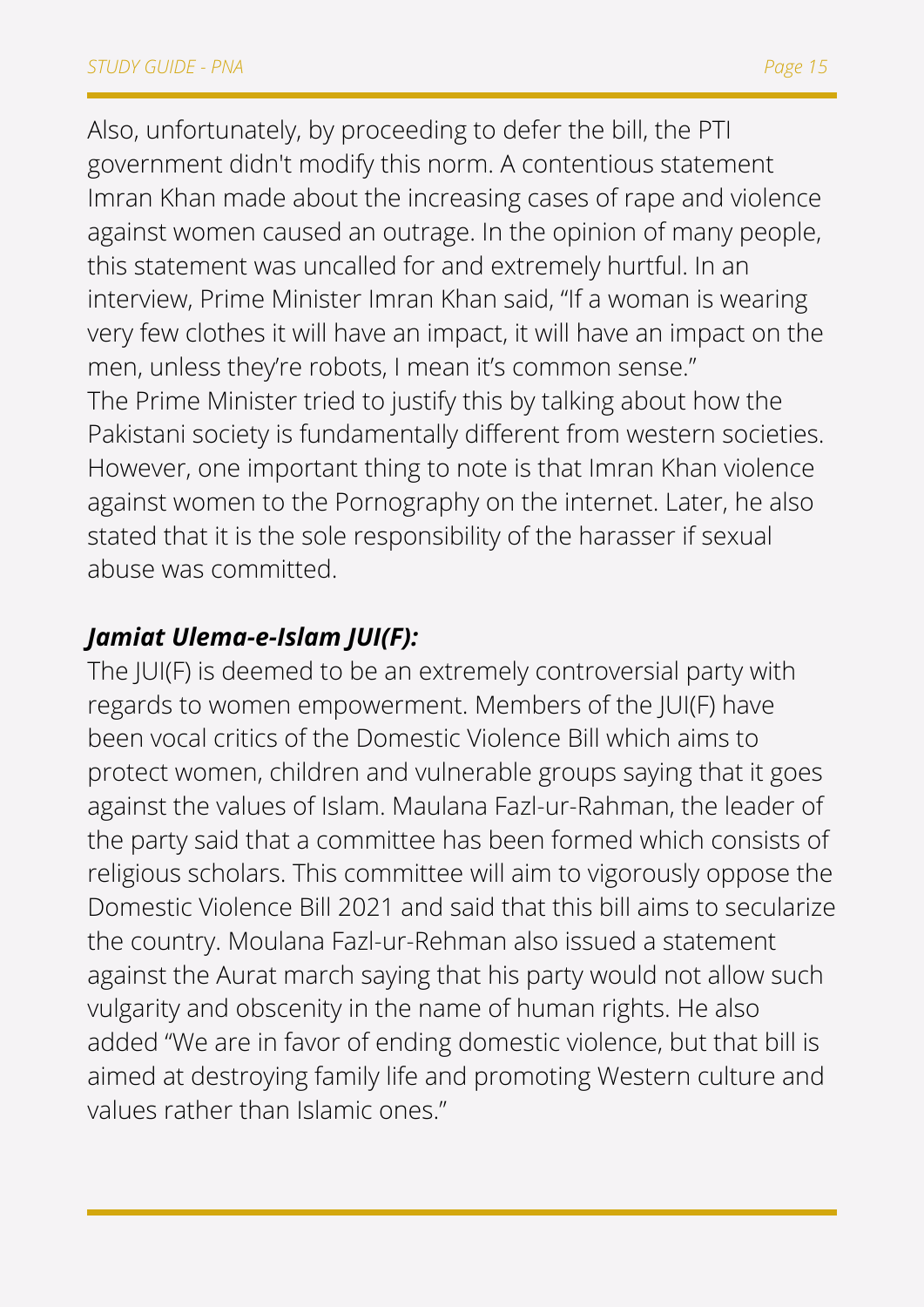## **Femicide during Zia Ul Haq's Regime:**

The 1979 Hudood Ordinance proclaimed by General Zia ul-Haq supplanted portions of the common, British-time Pakistan Penal Code, adding new criminal offenses of infidelity and sex, and new disciplines of whipping, removal, and batter to the point of death. Pakistani women' privileges activists and legal counselors and global basic liberties associations claimed that the mandate made it astoundingly troublesome and perilous to demonstrate a charge of assault. Despite the fact that Zia was killed in 1988, the impacts of the law proceeded until 2006 when it was corrected. In 1979, preceding the laws became real there were 70 women held in Pakistani penitentiaries, by 1988 there were 6000. A 2003 report by the National Commission on Status of Women (NCSW) assessed "80% of women" were imprisoned on the grounds that "they had neglected to demonstrate assault charges and were thus indicted for infidelity."

## **According to legal scholar Martin Lau:**

While it was easy to file a case against a woman accusing her of adultery, the Zina Ordinance made it very difficult for a woman to obtain bail pending trial. Worse, in actual practice, the vast majority of accused women were found guilty by the trial court only to be acquitted on appeal to the Federal Shariat Court. By then they had spent many years in jail, were ostracized by their families, and had become social outcasts.

Two different pronouncements or proposed orders that caused an intensity among women activists were the Diyat Ordinance (which set the "blood cash" pay for a woman casualty at a large portion of that for a male), and later the proposed Law of Evidence (which required two women to affirm instead of one man). Common freedoms Watch whined the laws consigned women to "sub-par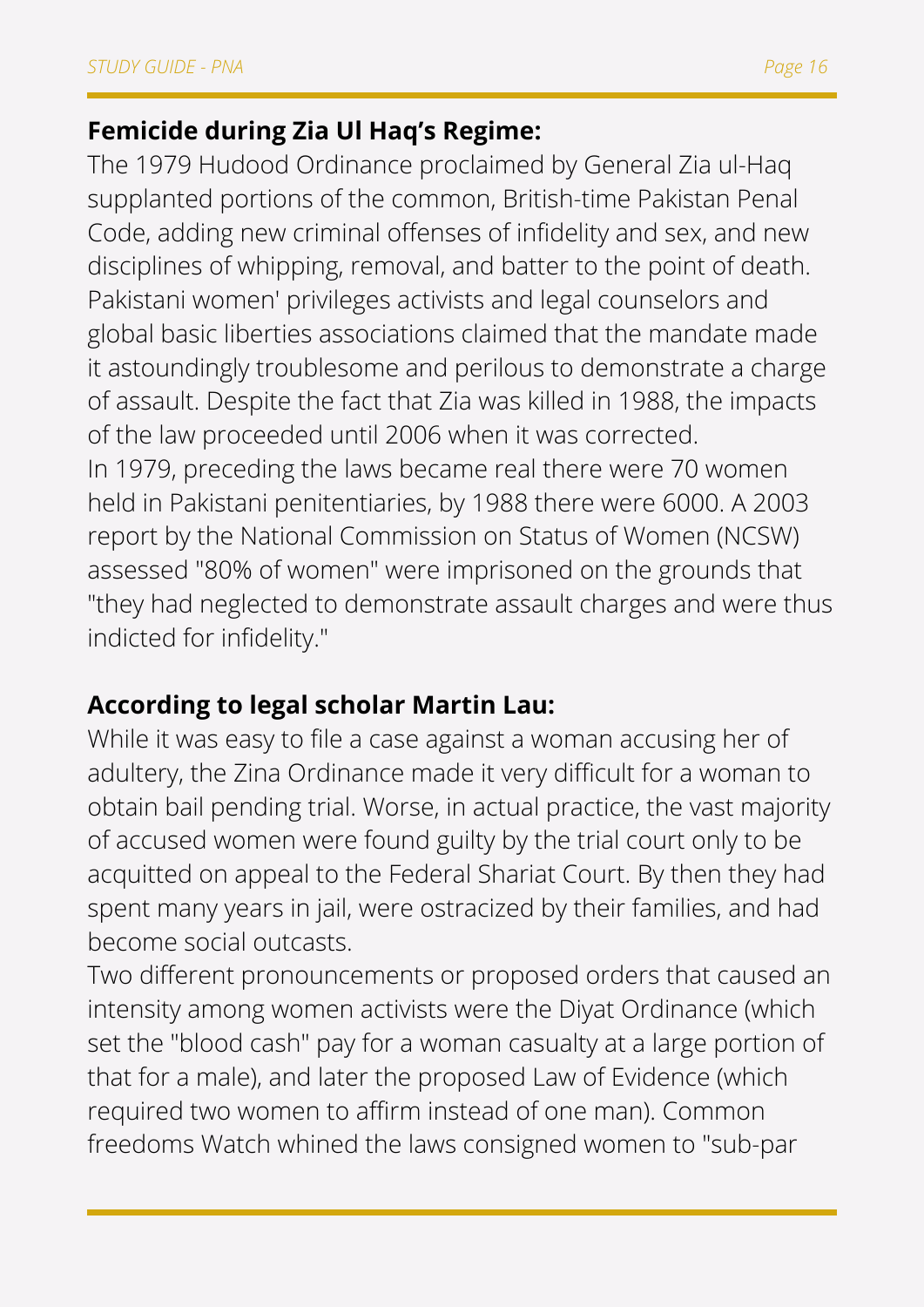legitimate status" to men.

These were opposed by Women's gatherings (All Pakistan Women's Association and Women's Action Forum (which was shaped by Najma Sadeque). These guidelines were tested on an Islamic premise—the adversaries offered an elective translation of the ayah (stanza) Quranic order [Quran 2:282] utilized as the premise of the law, stressed that in other ayat (refrains) people are thought to be equivalent, and noticed the significance of the significance of the declaration of two of Muhammad's spouses, (Khadija and Aisha) in early Muslim history.

These devout rejoinder regardless, the dissenters were met with poisonous gas and lathi (rod) charges by police outside the High Court building.

## **Role of Media:**

The Media plays an instrumental role in every society in various aspects such as economics, social progression and politics. In a world which is becoming increasingly digitized, Media plays a key role to not only distribute information but also to present it in a way in which it is effective. Increased usage of smartphones and televisions in Pakistan means it has an active impact on how people think. More often than not, this is the only source of information they get about how their society is functioning. Since Pakistani society is predominantly patriarchal where women are encouraged to hide themselves and men must be at the forefront of issues, the media is heavily dominated by men. Certain News channels are complacent in providing people with proper news because of political biases which exist for example ARY news heavily aligning with PTI or Geo News giving blatantly advocating for PMLN. An example of a woman being dismissed and disrespectfully addressed was when Khalil-ur-Rahman, a prominent figure on the news, abused a woman on live national television. The portrayal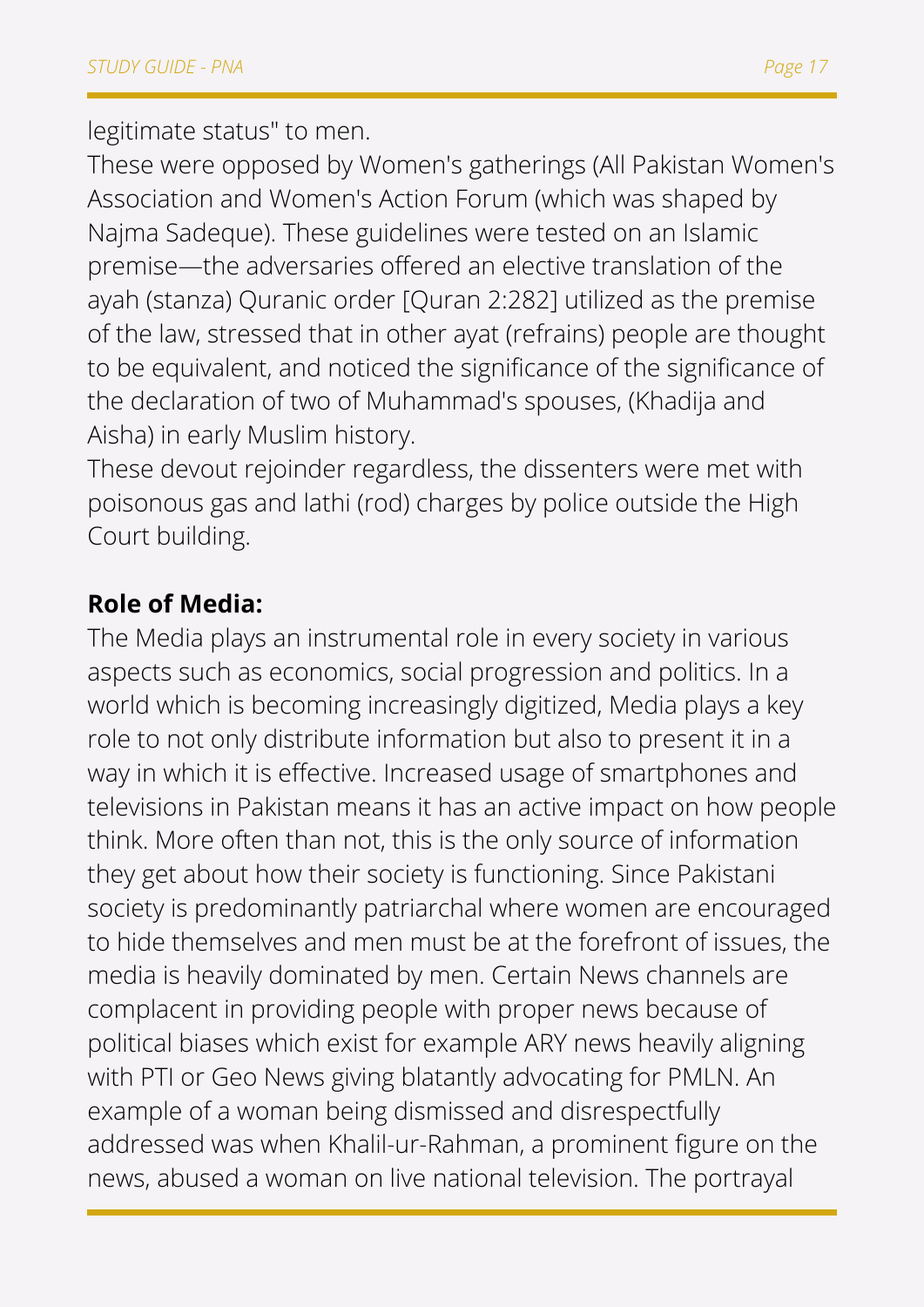of women is also a major issue in media where there is more often than not a patronizing tone in every portrayal of women which makes women feel inferior.

Moreover, women are often portrayed as only being involved in premarital or post-marital relationships in dramas while men are the breadwinners of the family which is detrimental not only to how women think about themselves but also about how men perceive women.

Social Media is also a major concern where women are consistently objectified. The creation of more and more social media accounts also means there's more traffic there. This has caused multiple issues where women have been approached with inappropriate messages and harassed. Not only are women degraded but their privacy is completely invaded through blackmailing and cyberbullying.

## **CONCLUSION:**

Increasing violence within Pakistan against women is a major concern for large parts of the Pakistani community, however some people in Pakistan still fail to recognize it as an actual issue. Infact, violence against women is still increasing due to the patriarchal elements in Pakistani culture and tradition. This violence manifests itself on a spectrum of things like law enforcement agencies being complacent with regards to women to macroaggressions against women like not allowing them to get education or encouraging them to marry rather than work. These injustices against women must be eradicated for women in Pakistan to feel safe and for Pakistani society to truly flourish.